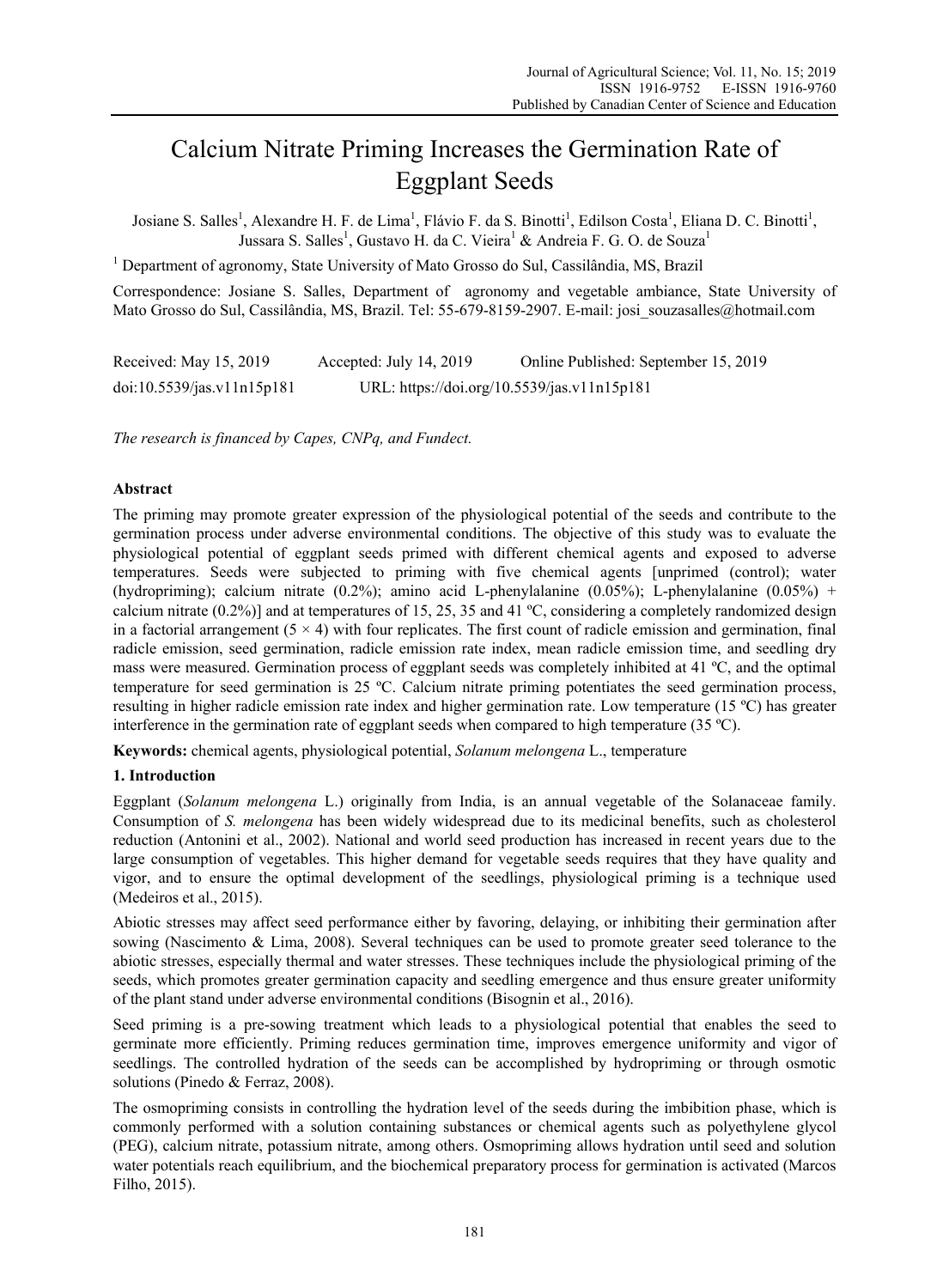In eggplant seeds, the osmopriming with potassium nitrate solution improved the germination rate when exposed to low temperatures (Nascimento & Lima, 2008). The calcium nitrate solution can also be used in seed pretreatment to improve the germination process and act to overcome dormancy in some seeds (Silva et al., 2017). For example, in *Brachiaria* seeds, the dormancy is related to several factors, especially physical properties, and the priming with calcium nitrate resulted in higher tolerance of *Brachiaria brizantha* seeds to high humidity and high-temperature stress (Batista et al., 2016), thus being efficient in overcoming dormancy.

The priming of tomato seeds with  $CaCl<sub>2</sub>$  and  $KNO<sub>3</sub>$  solution was efficient to improve the seedling growth under salinity conditions (Ebrahimi et al., 2014). Similarly, Batista et al. (2015) reported that the priming with  $KNO<sub>3</sub>$ and Ca (NO<sub>3</sub>)<sub>2</sub> resulted in greater growth of pepper (*C. frutescens*) seedlings. However, the priming of cucumber seeds with potassium nitrate showed little effect in improving the germination and growth rate of seedlings under salt stress conditions (Oliveira & Steiner, 2017).

There are few studies with the use of the amino acid phenylalanine for the priming of seeds. The beneficial effect of this amino acid application on seed germination is due to the biochemical and structural mechanisms of resistance in plants, favoring adaptation to adverse environmental conditions (Stangarlin et al., 2011). However, in the study performed by Gouveia et al. (2017), the priming of corn seeds with calcium nitrate and phenylalanine promoted greater germination rate of low vigor seeds.

The production of pepper seeds with high physiological quality has been pointed out with one of the main challenges for seed producers. Thus, the objective of this study was to evaluate the physiological potential of eggplant seeds primed with different chemical agents and exposed to adverse temperature.

### **2. Material and Methods**

The experiment was carried out in the Laboratory of Seed Analysis and Plant Physiology of the State University of Mato Grosso do Sul (UEMS), in Cassilândia, MS, Brazil, during the year 2018. For the research, eggplant seeds (*Solanum melongena* L.) without previous treatment were used.

The treatments were arranged in a completely randomized design in a  $4 \times 5$  factorial scheme: four stress treatment by adverse temperatures [optimal temperature at 25 °C (control), low temperature stress at 15 °C, high temperature stress at 35 °C ,and extreme temperature stress at 41 °C] and five chemical agents used in seed priming [unprimed (control); water (hydropriming); calcium nitrate  $(Ca(NO<sub>3</sub>)<sub>2</sub>)$  at 0.2%; amino acid L-phenylalanine at 0.05%; calcium nitrate  $(Ca(NO<sub>3</sub>)<sub>2</sub>)$  at 0.2% + L-phenylalanine at 0.05%], with four replicates of 50 seeds.

Seeds were submitted to priming by direct immersion in different chemical solutions for 24 h at 25 ºC, with a photoperiod of 12 °C. The solution was aerated from 2 h after the beginning of seed imbibition. After priming, seeds were removed and washed with tap water, and then put to dry at room temperature for 5 h, until the seed water content reduces to the initial value. The water content of the seeds was measured by the oven drying method at 130-133 °C, for 24 h (MAPA, 2009), obtaining initial water content (before priming) and final water content (after priming). The initial water content was 6.6%, and after the priming period, the final water content of 51.48%.

Germination test: four replicates of 50 seeds were distributed among two sheets of paper towel moistened with distilled water at the proportion of 3.0 times the mass of dry paper. The paper towel sheets were turned into rolls, and then the germination was carried out in growth chambers, under a 12 h photoperiod and at different adverse temperatures (15, 25, 35, and 41  $^{\circ}$ C).

During the seed germination process, the following characteristics were measured:

The first count of germination test (7 days) and seed germination percentage (14 days): Consisted of four subsamples of 50 seeds per treatment, and the results were expressed as a percentage of normal seedlings (MAPA, 2009);

The first count of radicle emission (7 days) and final radicle emission percentage (14 days): four subsamples of 50 seeds per treatment were used, and the results were expressed as a percentage of seeds with radicle;

Radicle emission rate index (RERI) and germination rate index (GRI): conducted in conjunction with the seed germination test, and calculated according to the equation below proposed by Maguire (1962).

*RERI* or *GRI* = 
$$
G1/T1 + G2/T2 + ... + Gi/Ti
$$
 (1)

Where,  $Gi =$  Number of radicles emitted or number of germinated seeds on a given day;  $Ti =$  Time in days from the sowing day (0).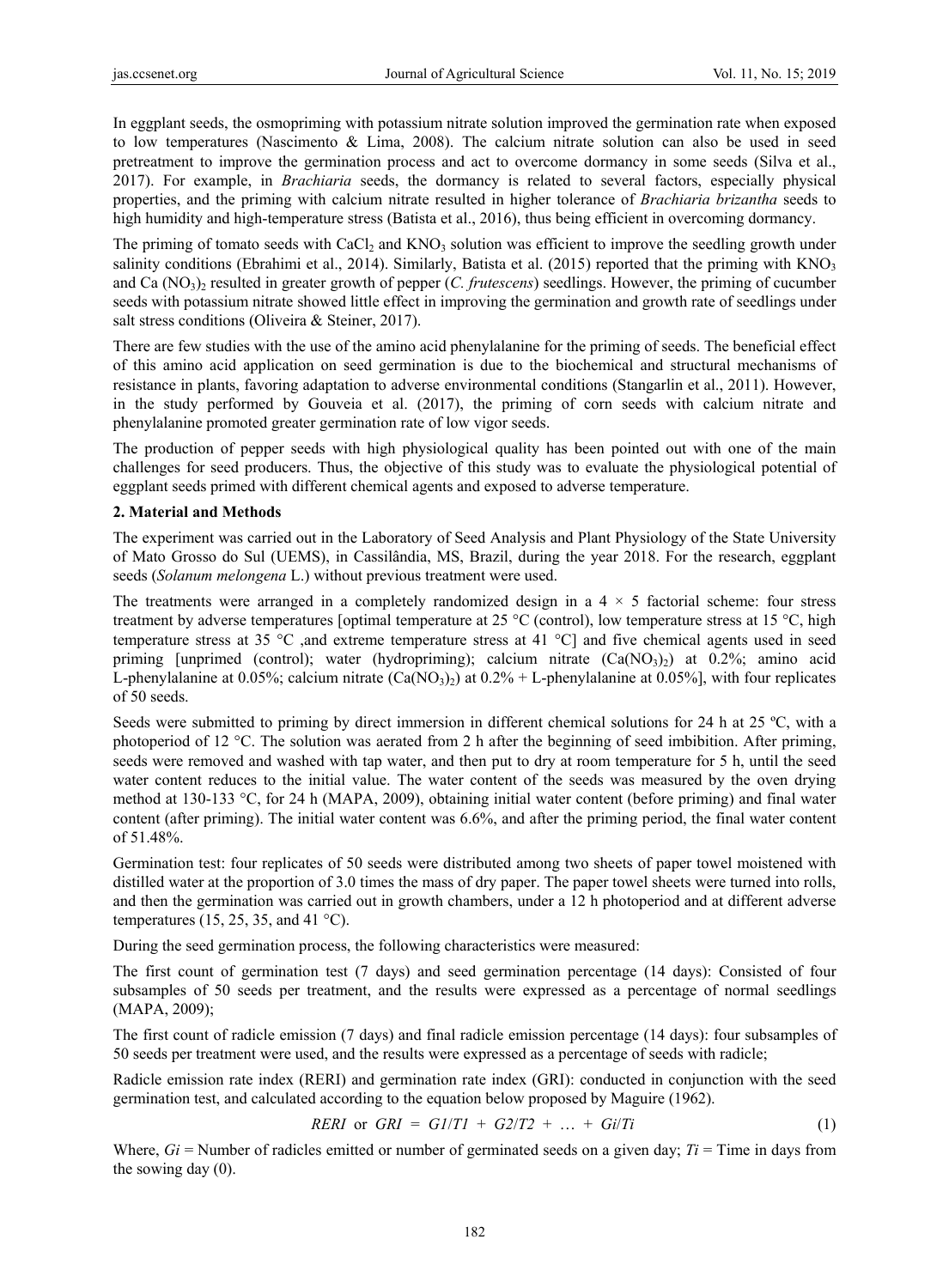Mean radicle emission time (MRET) or mean germination time (MGT): conducted in conjunction with the seed germination test, and calculated according to the equation below proposed by Labouriau (1983).

$$
MRET \text{ or } MGT = (\Sigma NiTi)/(\Sigma Ni) \tag{2}
$$

Where,  $Ni =$  Number of radicles emitted or number of germinated seeds germination on a given day;  $Ti =$  Time in days from the sowing day (0).

The total dry mass of seedlings (TDM): Four replicates of 20 seedlings per treatment were used, and the total dry mass was determined after oven drying at 65 ºC for 72 h. Values were expressed as mg seedling-1.

Statistical analysis: The data were previously transformed into arcsin  $(x)^{0.5}$ , and then data were submitted to analysis of variance, and means were grouped by the Scott-Knott test at the 5% probability level.

### **3. Results and Discussion**

The stress caused by the extremely high temperature (41 ºC) completely inhibited the seed germination, regardless of the priming treatments. It indicates that this temperature was very detrimental to the germination process of eggplant seeds (*Solanum melongena* L.). Therefore, since it was not possible to collect data in this extreme temperature condition, this abiotic stress treatment was not used in the statistical analyses. Thus, only the other temperature conditions (*i.e.*, 15, 25, and 35 ºC) were compared by the statistical analysis.

The seeds presented initial water content of 6.6% and after the priming reached the final water content of 51.48%. The initial water content was relatively low because the seeds were commercially purchased from packages, and after priming from the direct immersion for 24 h, there was a significant increase in the seed water content. The germination process has a direct influence on the water content of the seeds, such as the reorganization of cell membranes, biosynthesis of new enzymes, and ribonucleic acid (RNAm), among other processes.

Analysis of variance reported that the effect of adverse temperature stress was significant on all seed germination and seedling growth traits, while the effect of seed priming methods was significant on the first count of radicle emission, final radicle emission, radicle emission rate index (RERI), and first count of germination test. Interaction between adverse temperature stress and seed priming methods showed no significant effect for any of the traits measured (Tables 1 and 2).

About the germination process, the exposure of eggplant seeds to low-temperature stress resulted in a lower percentage of seeds with radicle emission in the first count (7 days) and the final count (14 days). Low temperature also caused a lower radicle emission rate index (RERI) and higher mean radicle emission time (MRET) when compared to the other temperature stresses. The temperature of 25 °C resulted in the highest germination rate and was the optimal temperature for the eggplant germination process (Table 1).

| <b>Stress by Adverse Temperatures</b> | <b>Radicle Emission</b>    |                 |                   |                    |
|---------------------------------------|----------------------------|-----------------|-------------------|--------------------|
|                                       | <b>Fist Count (7 Days)</b> | Final (14 Days) | <b>RERI</b>       | <b>MRET</b> (Days) |
| $15^{\circ}$ C (low)                  | 0c                         | 32c             | 1.56c             | 11.51a             |
| $25^{\circ}$ C (optimal)              | 93 a                       | 96 a            | 9.43a             | 5.15c              |
| $35^{\circ}$ C (high)                 | 62 b                       | 71 <sub>b</sub> | 6.61 <sub>b</sub> | 5.83 b             |
| <b>Seed Priming</b>                   | <b>Radicle Emission</b>    |                 |                   |                    |
|                                       | <b>Fist Count (7 Days)</b> | Final (14 Days) | <b>RERI</b>       | <b>MRET</b> (Days) |
| Unprimed seeds (control)              | 41 <sub>b</sub>            | 54 b            | 4.64 <sub>b</sub> | 8.12 a             |
| Water (hydropriming)                  | 52 a                       | 62 b            | 5.65 b            | 7.62a              |
| Calcium nitrate                       | 58 a                       | 76 a            | 6.68a             | 6.86 a             |
| L-phenylalanine                       | 54 a                       | 68 a            | 6.00a             | 7.46 a             |
| Calcium nitrate $+$ L-phenylalanine   | 56 a                       | 72 a            | 6.36 a            | 7.42 a             |
| CV(%)                                 | 18.19                      | 22.09           | 17.25             | 6.86               |

Table 1. First count of radicle emission (7 days), final radicle emission (14 days), radicle emission rate index (RERI) and mean radicle emission time (MRET) according to the stress treatment by adverse temperature and priming with different chemical agents of eggplant seeds (*Solanum melongena* L.). Cassilândia, MS, Brazil, 2018

*Note*. Means followed by different letters in the column shows significant differences by the Scott-Knott test, at the 5% probability level.  $CV = coefficient$  of variation.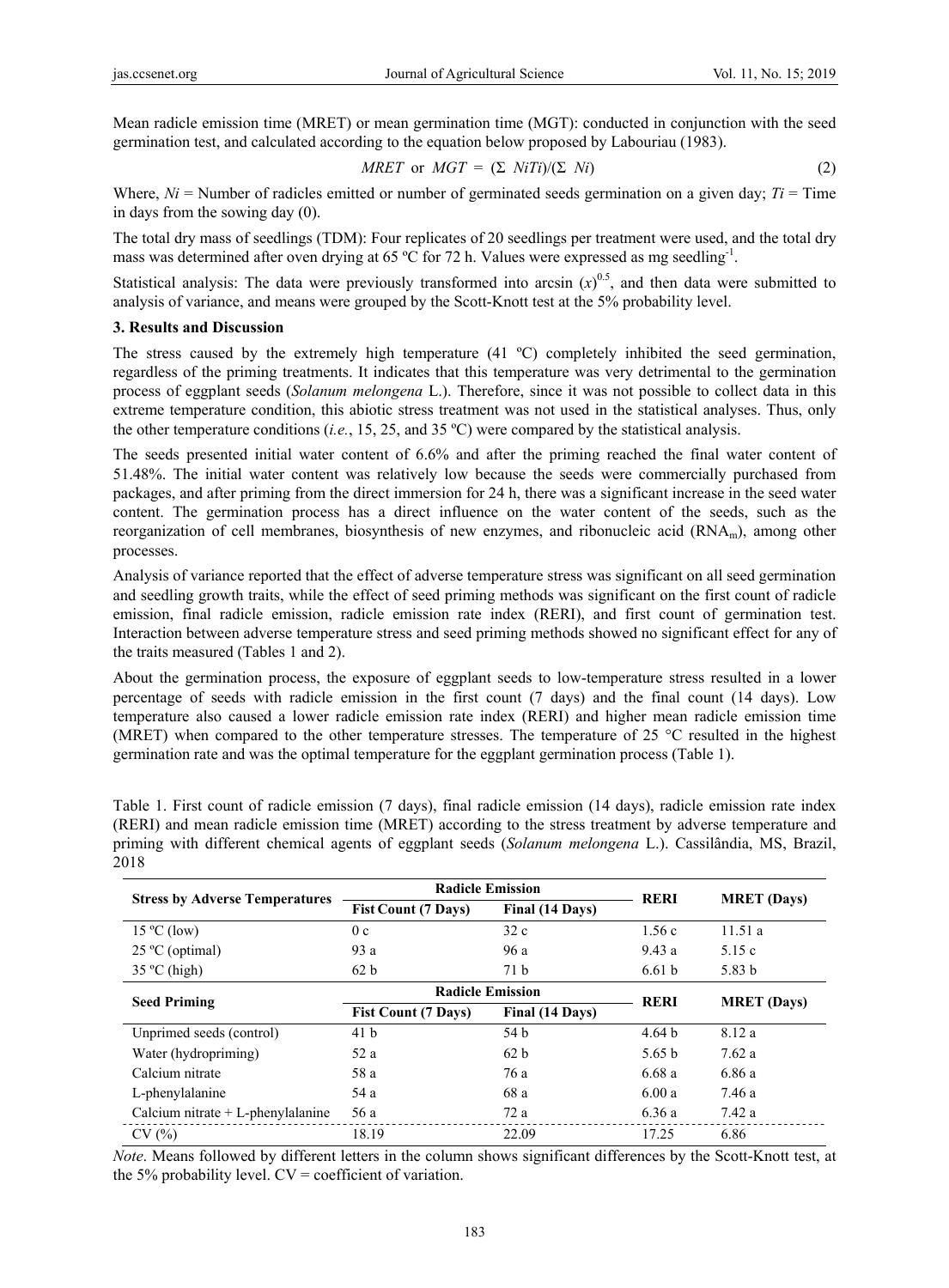The osmopriming with different chemical agents improved the first count of radicle emission, final radicle emission, and radicle emission rate index; however, there was no difference between the chemical agents used (Table 1). Priming promotes the reorganization of cell membranes, especially mitochondria, which are essential for the cellular respiration process. Thus, after the reorganizations of cell membranes, the germination process of the seeds occurs faster.

The seed priming has been shown to have a beneficial effect on germination and growth rate of vegetable crops. Osmopriming of eggplant seeds provided a higher germination rate and seedling emergence rate index (Fanan & Novembre, 2007). Reis et al. (2012) also reported that  $KNO<sub>3</sub>$  priming resulted in higher germination rate and lower mean germination time in eggplant cv. Embu.

Similarly, to the radicle emission pattern, low-temperature stress (15 °C) was also unsuitable for the normal seedling formations (Table 2), together with high-temperature stress at 35 °C, while the temperature of 25 °C was the most suitable for the germination process.

At the first count of normal seedlings (at 7 days), the temperature at 25 °C had approximately 42% of normal seedlings, while exposure to high temperature (35 °C) was only 6.30%, and at low temperature (15 °C) still had no normal seedlings.

The germination process involves a series of metabolic activities, and these reactions have specific requirements regarding temperature, mainly because these reactions are related to enzymatic systems. In these cases, temperature changes can affect the speed, uniformity and the germination rate of the seeds, and for most cultivated species the optimum temperature is between 20 and 30 ºC (Marcos Filho, 2015).

In the first count of normal seedlings, the temperature of 15 °C did not result in normal seedlings, because low-temperature conditions can reduce the speed of imbibition and mobilization of seed reserves, delaying the germination process and reducing seedling growth (Marcos Filho, 2015).

At the final count of germination test under 25 °C, more than 90% of the seeds formed normal seedlings, whereas the temperature of 35 °C was almost 50%, and the temperature of 15 °C had less than 2% of normal seedlings. The normal seedlings under the different temperature stress conditions did not differ about the total dry mass of the eggplant seedlings at 25 and 35 ºC. However, lower growth was observed at 15 °C (Table 2).

|                                       | <b>Germination</b>                            |                 |          |  |
|---------------------------------------|-----------------------------------------------|-----------------|----------|--|
| <b>Stress by Adverse Temperatures</b> | Final (14 days)<br><b>Fist Count (7 days)</b> |                 | TDM (mg) |  |
| $15^{\circ}$ C (low)                  | 0c                                            | 2c              | 8.85 b   |  |
| $25^{\circ}$ C (optimal)              | 41 a                                          | 90 a            | 84.82 a  |  |
| $35^{\circ}$ C (high)                 | 6 b                                           | 48 b            | 73.56 a  |  |
|                                       | <b>Germination</b>                            |                 |          |  |
| <b>Seed Priming</b>                   | <b>Fist Count (7 days)</b>                    | Final (14 days) | TDM (mg) |  |
| Unprimed seeds (Control)              | 11 <sub>b</sub>                               | 41a             | 50.00a   |  |
| Water (hydropriming)                  | 17 <sub>b</sub>                               | 49 a            | 54.69 a  |  |
| Calcium nitrate                       | 20a                                           | 49 a            | 67.06a   |  |
| L-phenylalanine                       | 12 <sub>b</sub>                               | 48 a            | 52.79 a  |  |
| Calcium nitrate $+$ L-phenylalanine   | 20a                                           | 46 a            | 54.17 a  |  |
| CV(%)                                 | 41.10                                         | 22.38           | 29.80    |  |

Table 2. First count of germination test (7 days), final seed germination (14 days), total dry mass of seedlings (TDM) according to the stress treatment by adverse temperatures and priming with different chemical agents of eggplant seeds (*Solanum melongena* L.). Cassilândia, MS, Brazil, 2018

*Note.* Means followed by different letters in the column shows significant differences by the Scott-Knott test, at the 5% probability level.  $CV = coefficient$  of variation.

The priming with calcium nitrate promoted a higher germination percentage in the first count. These results indicate that the seed priming with calcium nitrate solution was capable of promoting greater expression of pre-existing seed vigor, resulting in a higher germination rate at 7 days after sowing (DAS). However, at 14 DAS, there was stabilization between the seed priming treatments (Table 2). Nascimento (2005) also reported that osmopriming with  $KNO_3$  solution resulted in higher germination percentage of eggplant seeds under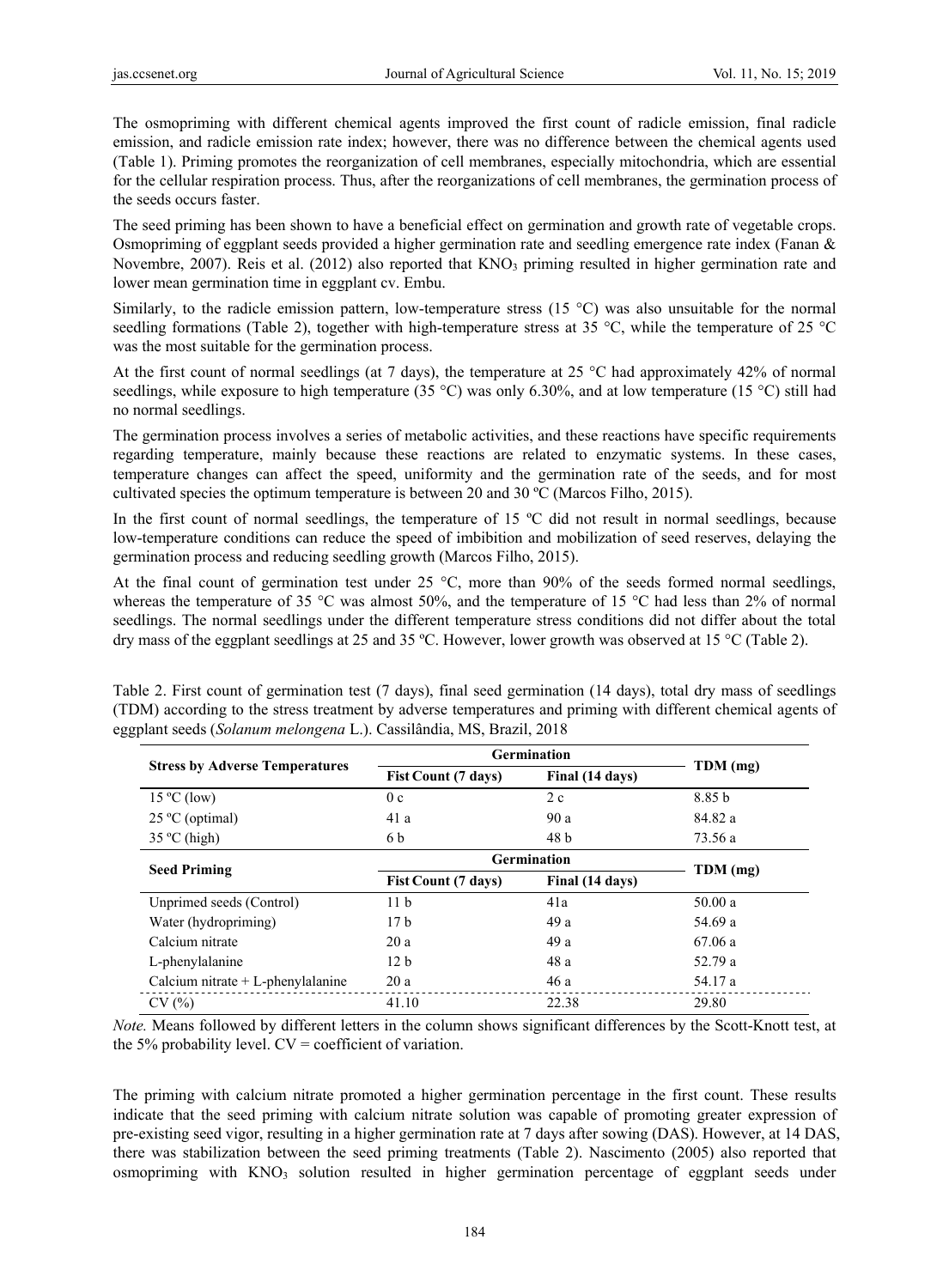low-temperature abiotic stress conditions. The calcium nitrate solution showed to be more efficient for the germination process since the application of the antioxidant alone resulted in germination performance similar to the unprimed seeds and hydropriming. However, when the antioxidant was associated with calcium nitrate promoted a result similar to priming with calcium nitrate alone, emphasizing the efficiency of chemical agent in the osmopriming of eggplant seeds.

Nitrate stimulates the pentose phosphate pathway connected with the glycolytic pathway, responsible by the supply of free energy in the form of ATP and carbon skeleton that are used to the embryonic axis growth. In this case, the priming with the calcium nitrate favored radicle emission and promoted a higher germination percentage in the first count.

The efficiency of calcium nitrate in seed priming was also reported by Gouveia et al. (2017) when evaluating the physiological potential of maize seeds primed with different chemical agents and submitted to abiotic stress, in which the calcium nitrate priming resulted in greater germination and emergence of seedlings in sub-optimal temperature conditions when compared to the priming with water and amino acid phenylalanine.

Similarly, Batista et al. (2015) when evaluating the quality of pepper seedlings resulting from priming with water, potassium nitrate (0.2%), calcium nitrate (0.2%),  $GA_3$  gibberellin (200 mg L<sup>-1</sup>) and antioxidant riboflavin (25 mg L<sup>-1</sup>), observed that the priming with KNO<sub>3</sub> and Ca (NO<sub>3</sub>)<sub>2</sub> resulted in higher dry matter of *C. frutescens* seedlings.

Thus, physiological priming consists of a set of techniques that aim to express all the physiological potential of the seed lot (Marcos Filho, 2015), which was observed in the initial evaluations of seed germination. In the first count evaluations, both for radicle emission and for normal seedlings, the germination occurred more rapidly in the seeds primed with calcium nitrate. These results show that priming improved the expression of higher seed performance.

### **4. Conclusions**

The priming of eggplant seeds with calcium nitrate solution and antioxidant L-phenylalanine either alone or in combination promotes greater expression of the physiological potential of the seeds, resulting in greater germination rate.

Low temperature (15 °C) results in a lower radicle emission rate and lower formation of normal seedlings when compared to high temperature (35 °C). The optimal temperature for the seed germination process is 25 °C, while the germination process of eggplant seeds is completely inhibited at 41 °C.

# **Acknowledgements**

This study was financed in part by the Coordenação de Aperfeiçoamento de Pessoal de Nível Superior-Brasil (CAPES)-Finance Code 001.

# **References**

- Antonini, A. C. C., Robles, W. G. R., Tessarioli Neto, J., & Kluge, R. A. (2002) Capacidade produtiva de cultivares de berinjela. *Horticultura Brasileira, 20*(4), 646-648. https://doi.org/10.1590/S0102-05362002 000400027
- Batista, T. B., Binotti, F. F. S., Cardoso, E. D., Bardiviesso, E. M., & Costa, E. (2015). Aspectos fisiológicos e qualidade de mudas da pimenteira em resposta ao vigor e condicionamento das sementes. *Bragantia, 74*(4), 367-373. https://doi.org/10.1590/1678-4499.0133
- Batista. T. B., Cardoso. E. D., Binotti. F. F. S., Costa. E., & Sá, M. E. (2016). Priming and stress under high humidity and temperature on the physiological quality of *Brachiaria brizantha* cv. MG-5 seeds. *Acta Scientiarum, 38*(1), 123-127. https://doi.org/10.4025/actasciagron.v38i1.26021
- Bisognin, M. B., Kulczynski, S. M., Ferrari, M., Gaviraghi, R., Pelegrin, A. J., & Souza, V. Q. (2016). Desempenho fisiológico de sementes olerícolas em diferentes tempos de hidrocondicionamento. *Revista de Ciências Agrárias, 39*(3), 349-359. https://doi.org/10.19084/RCA15163
- Labouriau, L. G. (1983). *A germinação das sementes* (p. 174). Washington: Secretaria geral da Organização dos Estados Americanos.
- MAPA (Ministério da Agricultura, Pecuária e Abastecimento). (2009). *Regras para análise de sementes* (p. 399). Brasília: MAPA/ACS.